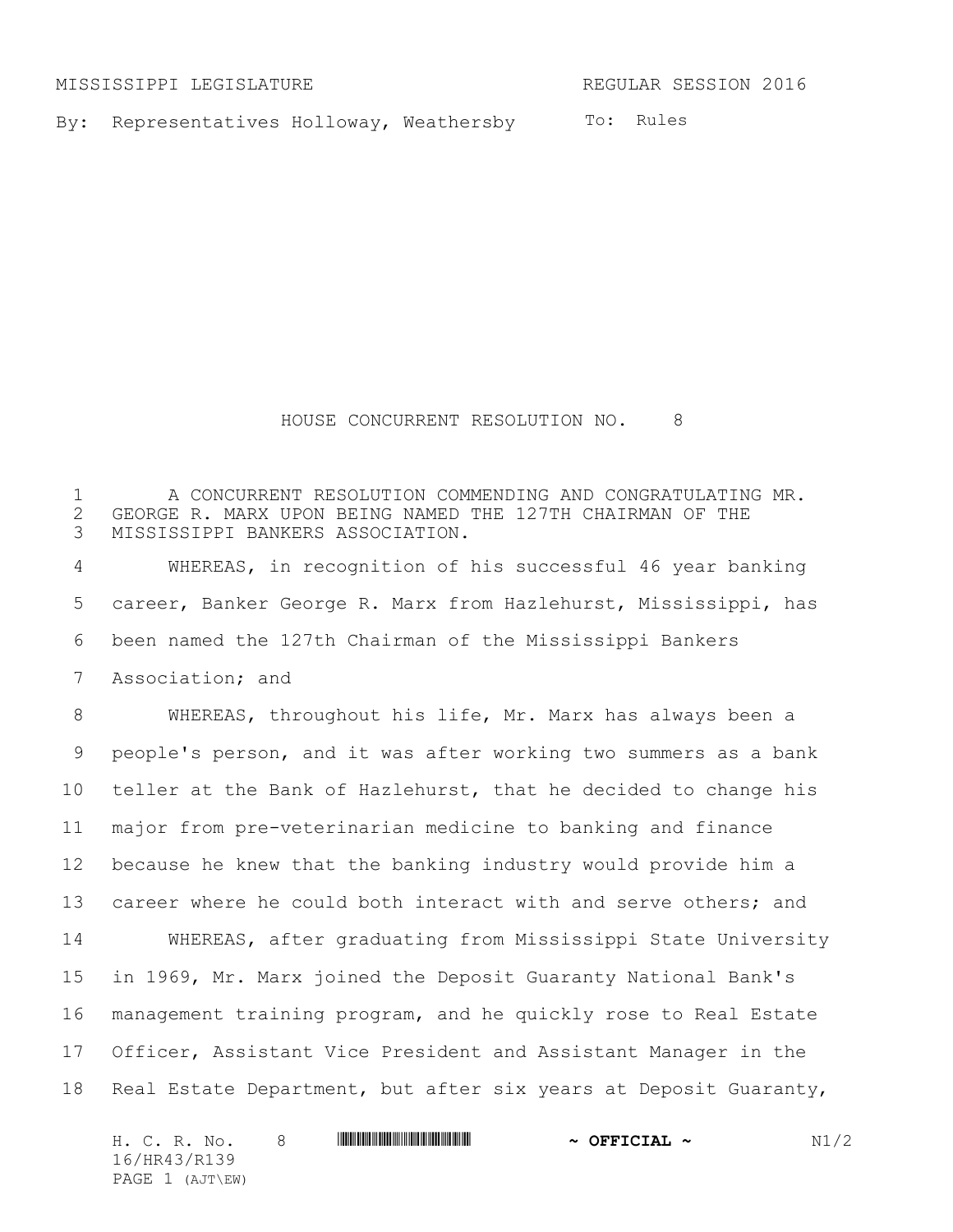19 Mr. Marx left to return home and work for the Bank of Hazlehurst; and

 WHEREAS, Mr. Marx has remained at the Bank of Hazlehurst since joining the bank in 1975 as Assistant Vice President, and he now serves as Chairman, President and Chief Executive Officer of now-named Copiah Bank, N.A.; and

 WHEREAS, Mr. Marx's involvement with the Mississippi Banking Association began when he was encouraged by former MBA Chairman Buddy Prestridge to take an active role in the organization, and Mr. Marx began his association with MBA by serving on the Nominating Committee and was later elected to a three-year term on the MBA Board of Directors and dutifully served as the Chairman of the Legislative and MBA Bank Lending Committees, and on the Executive Committee; and

 WHEREAS, after spending time with the MBA and learning about its important role, Mr. Marx decided to expand his role in the banking industry and became an active member of the American Banking Association, serving on the ABA's Community Banker's Council for six years; and

 WHEREAS, moving up the ranks in the Mississippi Banking Association, Mr. Marx was elected to serve as treasurer in 2013, and in 2014 he was elected vice chairman, during which time he developed a strong passion for developing financial education throughout the state while serving as Chairman of the Board of the MBA Education Foundation; and

H. C. R. No. 8 \*HR43/R139\* **~ OFFICIAL ~** 16/HR43/R139 PAGE 2 (AJT\EW)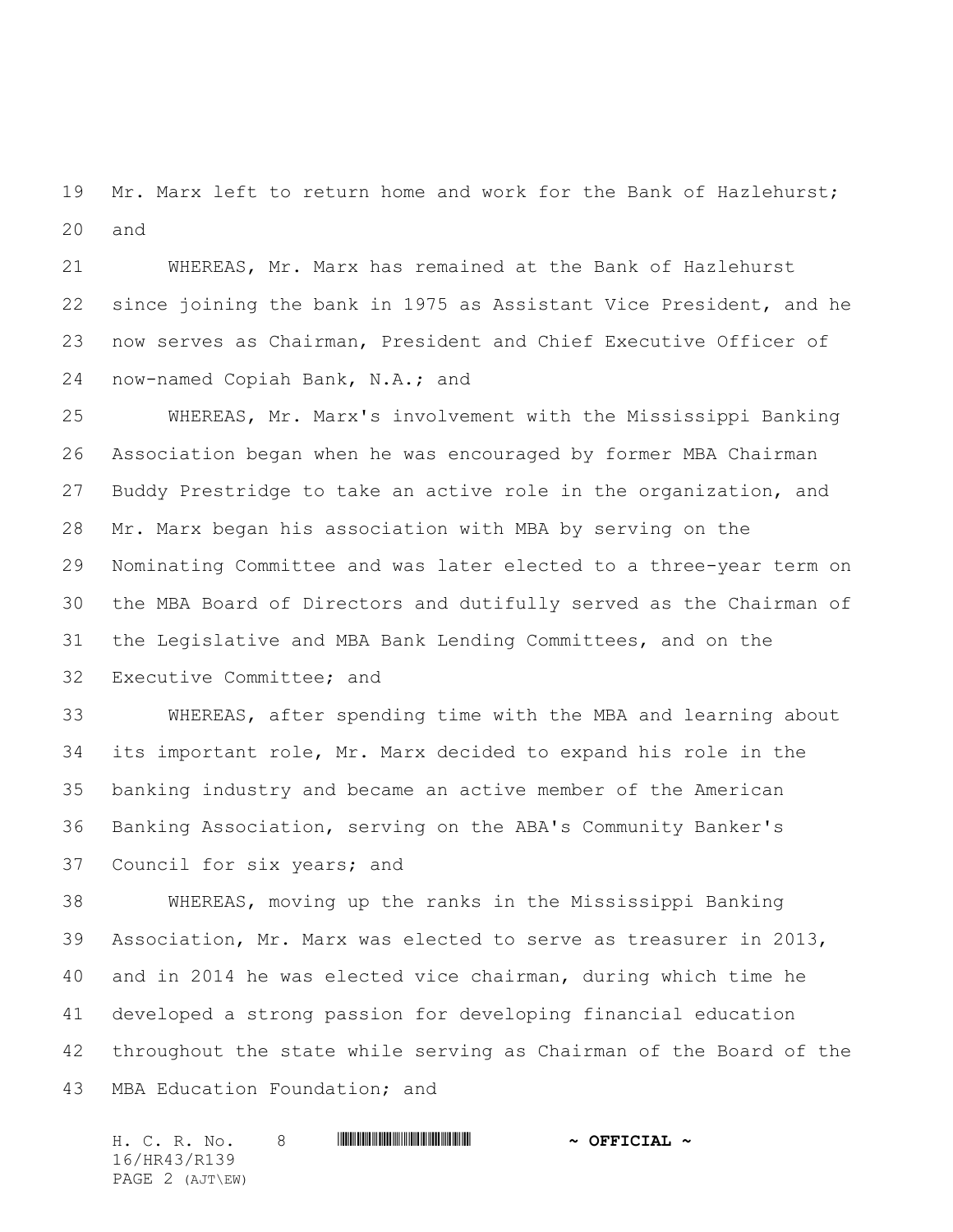WHEREAS, Mr. Marx hopes to continue the unity that brings all MBA members together by focusing on three key goals that will help shape the banking industry in Mississippi: cultivating relationships, working for regulatory relief and developing young banker leadership; and

 WHEREAS, in addition to his roles in the banking industry, Mr. Marx is an active member and leader in his community and is a member of several organizations, including the Copiah County Heart Association, Hazlehurst Chamber of Commerce, Copiah Educational Foundation, Inc., the Copiah County Chapter of the Mississippi State Alumni Association and the Copiah Academy Athletic Booster Club; and

 WHEREAS, Mr. Marx has also served as treasurer of the Copiah Fair Association and the Copiah Forestry Association, in addition to serving on the Executive Board of the Copiah Endowment Corporation, and the boards of Hardy Wilson Memorial Hospital and the Copiah County Economic Development District; and

 WHEREAS, outside of banking, Mr. Marx leads a joyous family life with his wife of 47 years, Diane, along with their children, Ramsey, Whitney and Denton and their eight grandchildren, and Mr. Marx and his wife are active members of Hazlehurst United Methodist Church; and

 WHEREAS, under Mr. Marx's leadership the Mississippi Banking Association will undoubtedly flourish and continue its legacy of professionalism and trustworthiness; and

H. C. R. No. 8 \*HR43/R139\* **~ OFFICIAL ~** 16/HR43/R139 PAGE 3 (AJT\EW)